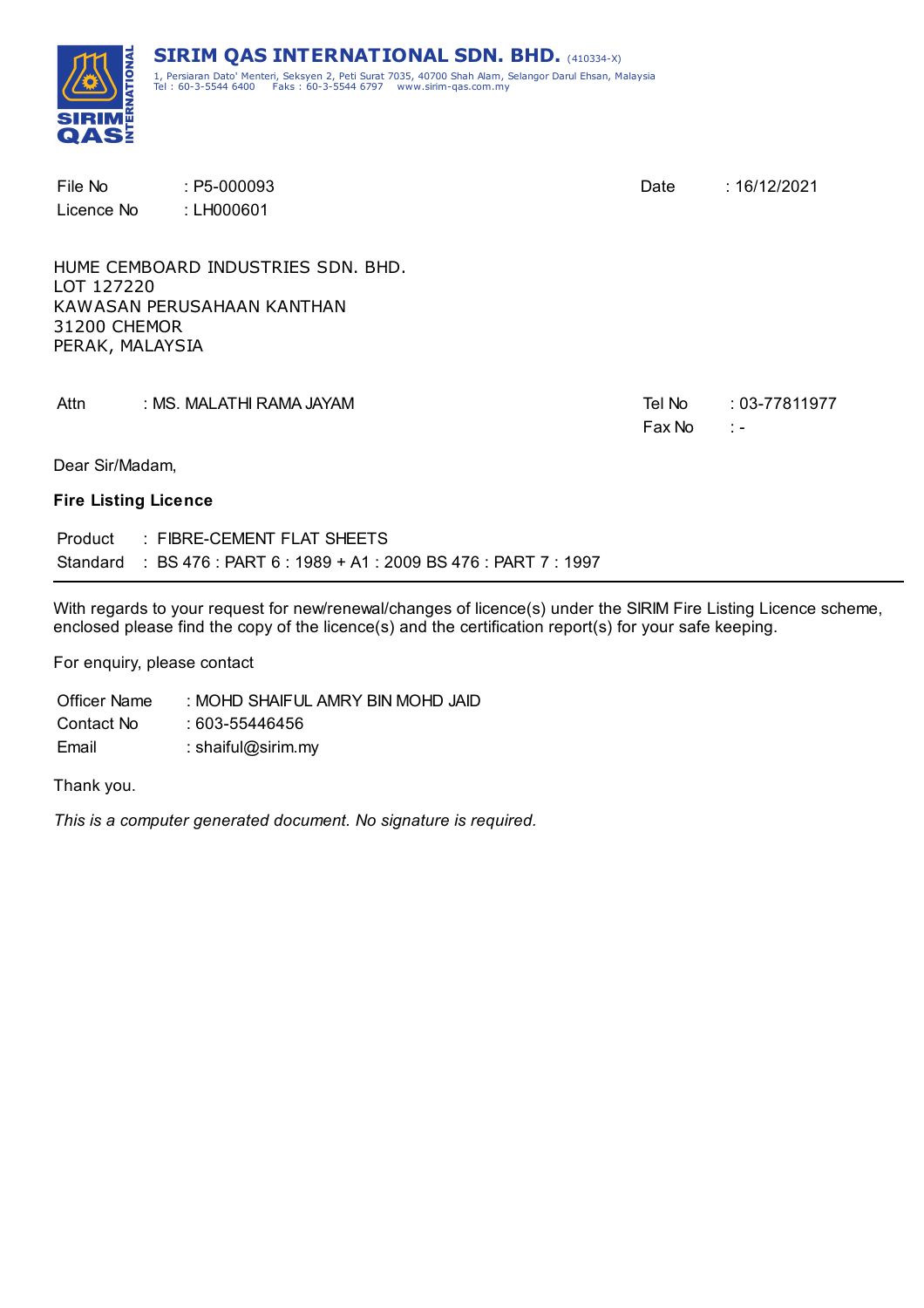No Lesen : **LH000601** *Licence No :*



### **SIJIL BARANGAN TERSENARAI** *Product Listing Certificate*



#### **SIRIM QAS International Sdn. Bhd. dengan ini menganugerahkan kepada** *SIRIM QAS International Sdn. Bhd. hereby grants to*

**HUME CEMBOARD INDUSTRIES SDN. BHD. LOT 127220 KAWASAN PERUSAHAAN KANTHAN 31200 CHEMOR PERAK, MALAYSIA**

**Sijil untuk menggunakan Tanda Barangan Tersenarai** *a certificate to use the Listed Product Mark on*

#### **FIBRE-CEMENT FLAT SHEETS**

#### **Please refer to detail in the SCHEDULE**

**sebagai mematuhi keperluan**

*as complying with*

**BS 476 : PART 6 : 1989 + A1 : 2009 BS 476 : PART 7 : 1997**

jailie

**Nur Fadhilah binti Muhammad** Ketua Pegawai Eksekutif *Chief Executive Officer* SIRIM QAS International Sdn. Bhd.



| Tarikh Mula Pensijilan | : 10 January 2003 | Tarikh Dikeluarkan | :16 December 2021 |
|------------------------|-------------------|--------------------|-------------------|
| <b>Certified Since</b> |                   | Issue Date         |                   |
| Sah Sehingga           | : 10 January 2023 | No Siri            | :069944           |
| Valid Until            |                   | Serial No          |                   |
|                        |                   |                    |                   |

Tel : 60-3-55446400 Faks : 60-3-55446466 http://www.sirim.my http://www.malaysian-certified.my

 $SIRIMO4$ 

Lesen ini dianugerahkan tertakluk kepada syarat-syarat Perjanjian Pensijilan Barangan SIRIM QAS International Sdn. Bhd. This Licence is granted subject to the provisions of the Product Certification Agreement of SIRIM QAS International Sdn. Bhd.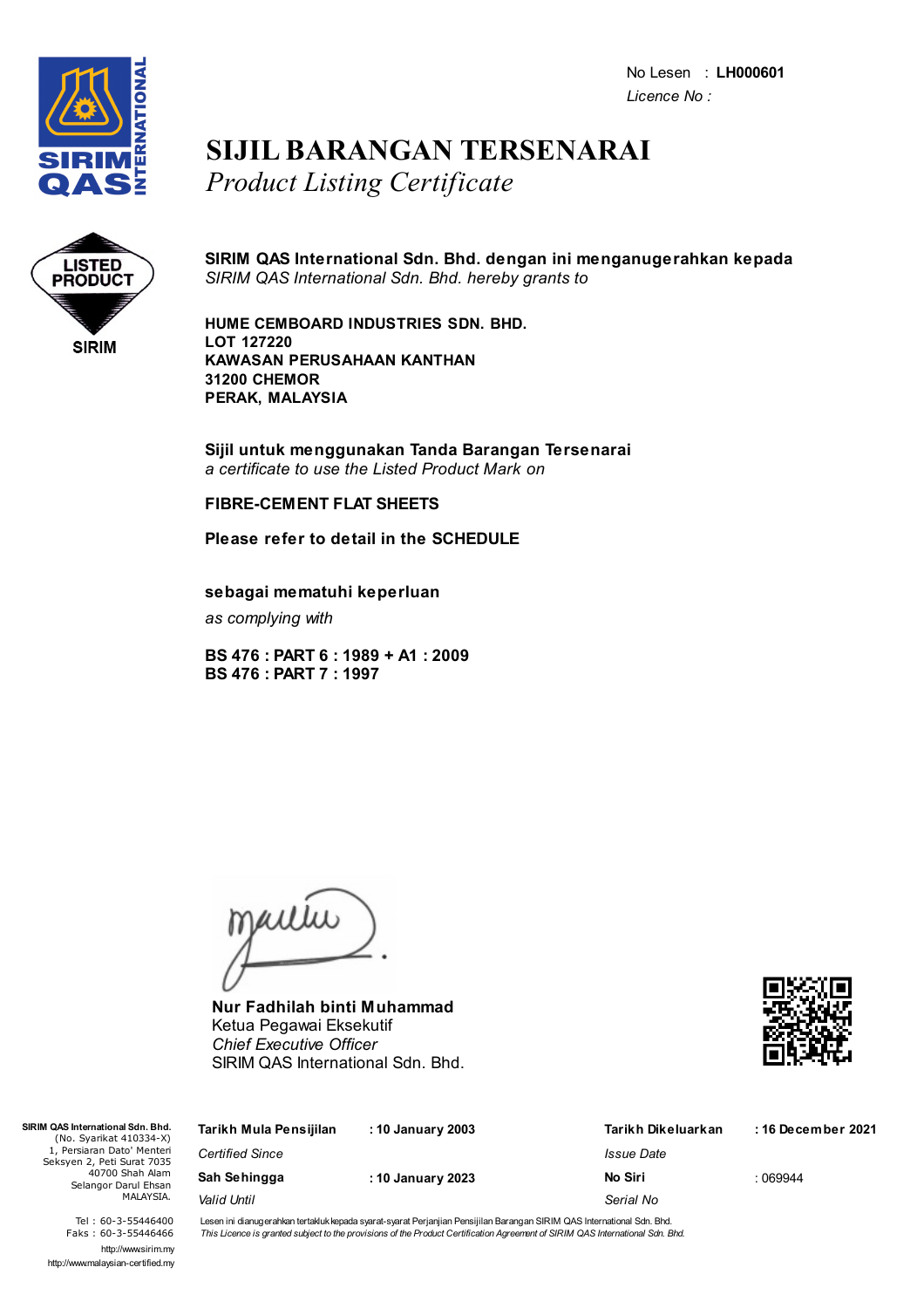

No Lesen : **LH000601** *Licence No :*

### **SCHEDULE**

#### **HUME CEMBOARD INDUSTRIES SDN. BHD.**



| Trade Mark                            | :PRIMAflex                                                                                                                                      |
|---------------------------------------|-------------------------------------------------------------------------------------------------------------------------------------------------|
| Rating                                | : Fire Propagation Index, I: 3.3, 1.0, 4.4, 1.2, 2.3, 3.2, 0.6, 0.4, 0.4<br>Surface Spread of Flame: CLASS ONE                                  |
| Size                                  | : Nominal Thickness: 3.2 mm ~ 32 mm                                                                                                             |
| <b>Test Report</b><br>0015,2017FE0016 | No.:2017FE0087,2017FE0088,2017FE0011,2017FE0012,2017FE0091,2017FE0092,2017FE                                                                    |
| <b>Trade Mark</b>                     | : PRIMAliner                                                                                                                                    |
| Rating                                | : Fire Propagation Index, I: 2.5, 1.2, 0.7, 0.9<br>Surface Spread of Flame: CLASS ONE                                                           |
| Size                                  | : Nominal Thickness: 4.5 mm ~ 12 mm                                                                                                             |
|                                       | Test Report: 2017FE0013,2017FE0014,2017FE0093,2017FE0094                                                                                        |
| <b>Trade Mark</b>                     | : PRIMAraya                                                                                                                                     |
| Rating                                | : Fire Propagation Index, I: 4.9, 3.7<br>Surface Spread of Flame: CLASS ONE                                                                     |
| Size                                  | : Nominal Thickness: 3.2mm                                                                                                                      |
|                                       | Test Report No.: 2017FE0083, 2017FE0084                                                                                                         |
| <b>Trade Mark</b>                     | : PRIMAfrangipani                                                                                                                               |
| Rating                                | : Rating : Fire Propagation Index, I: 8.8<br>Surface Spread of Flame: CLASS ONE                                                                 |
| Size                                  | : Nominal Thickness: 3.2mm                                                                                                                      |
|                                       | Test Report No.: 2017FE0085, 2017FE0086                                                                                                         |
| <b>Trade Mark</b>                     | : PRIMAflex                                                                                                                                     |
| Rating                                | : Fire Propagation Index, I: 3.2, 0.6, 0.4, 0.5, 0.4, 0.4<br>Surface Spread of Flame: CLASS ONE                                                 |
| Size                                  | : Nominal Thickness: 3.2 mm ~ 32.0 mm                                                                                                           |
| <b>Test Report</b>                    |                                                                                                                                                 |
|                                       | No.:2017FE0087,2017FE0088,2017FE0011,2017FE0012,2017FE0091,2017FE0092,2019FE<br>0071,2019FE0072, 2019FE0069, 2019FE0070, 2017FE0015,2017FE0016. |
| <b>Trade Mark</b>                     | :PRIMAliner                                                                                                                                     |
| Rating                                | : Fire Propagation Index, I: 0.7, 0.9<br>Surface Spread of Flame: CLASS ONE                                                                     |
| Size                                  | : Nominal Thickness: 4.5 mm ~ 12 mm                                                                                                             |

Test Report: 2017FE0013,2017FE0014,2017FE0093, 2017FE0094

| SIRIM QAS International Sdn. Bhd.<br>(No. Syarikat 410334-X)                                                     | Tarikh Mula Pensijilan | : 10 January 2003 | Tarikh Dikeluarkan       | :16 December 2021 |
|------------------------------------------------------------------------------------------------------------------|------------------------|-------------------|--------------------------|-------------------|
| 1, Persiaran Dato' Menteri<br>Seksyen 2, Peti Surat 7035<br>40700 Shah Alam<br>Selangor Darul Ehsan<br>MALAYSIA. | <b>Certified Since</b> |                   | <i><b>Issue Date</b></i> |                   |
|                                                                                                                  | Sah Sehingga           | : 10 January 2023 | No Siri                  | : 069944          |
|                                                                                                                  | Valid Until            |                   | Serial No                |                   |
|                                                                                                                  |                        |                   |                          |                   |

Lesen ini dianugerahkan tertakluk kepada syarat-syarat Perjanjian Pensijilan Barangan SIRIM QAS International Sdn. Bhd.<br>*This Licence is granted subject to the provisions of the Product Certification Agreement of SIRIM QAS* 

http://www.sirim.my http://www.malaysian-certified.my

Tel : 60-3-55446400 Faks : 60-3-55446466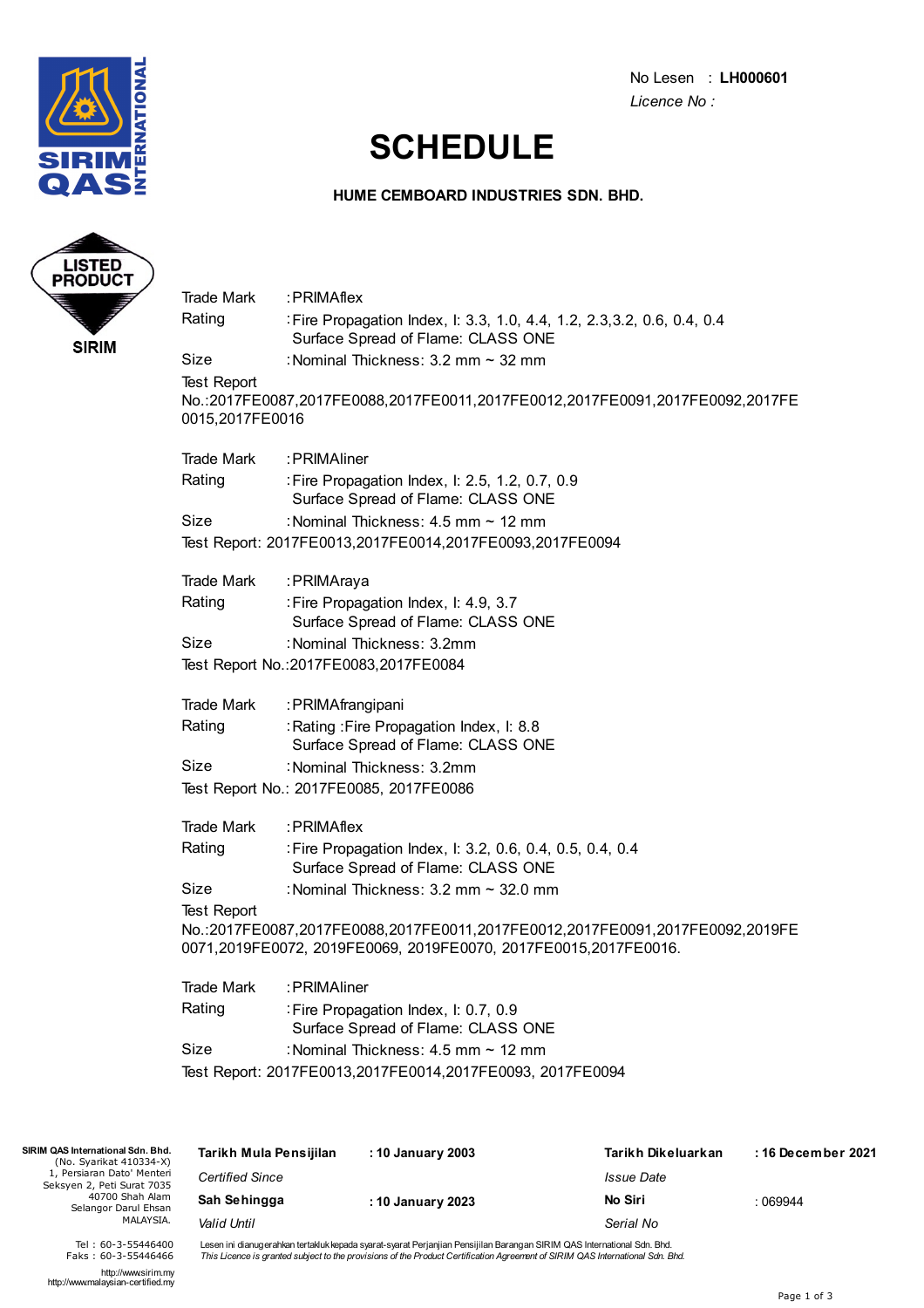

LISTED<br>PRODUCT

**SIRIM** 

No Lesen : **LH000601** *Licence No :*

# **SCHEDULE**

#### **HUME CEMBOARD INDUSTRIES SDN. BHD.**

| Trade Mark        | :PRIMAraya                                                                            |
|-------------------|---------------------------------------------------------------------------------------|
| Rating            | : Fire Propagation Index, I: 3.7,<br>Surface Spread of Flame: CLASS ONE               |
| Size              | : Nominal Thickness: 3.2 mm                                                           |
|                   | Test Report No.: 2017FE0083 & 2017FE0084                                              |
| <b>Trade Mark</b> | :PRIMAplank Smooth                                                                    |
| Rating            | : Fire Propagation Index, I: 0.1, 5.3, 2.1, 1.9<br>Surface Spread of Flame: CLASS ONE |
| Size              | : Nominal Thickness: $7.5$ mm $\sim$ 16.0 mm                                          |
| 2018FE0444        | Test Report No.:2018FE0251, 2018FE0252, 2018FE0260, 2018FE0261, 2018FE0443,           |
| Trade Mark        | : PRIMAplank Smooth Laminated                                                         |
| Rating            | : Fire Propagation Index, I: 1.9<br>Surface Spread of Flame: CLASS ONE                |
| Size              | : Nominal Thickness: 25.0 mm                                                          |
|                   | Test Report: 2018FE0263, 2018FE0266                                                   |
| <b>Trade Mark</b> | : PRIMAplank Woodgrain                                                                |
| Rating            | : Fire Propagation Index, I: 0.9, 0.1<br>Surface Spread of Flame: CLASS ONE           |
| Size              | : Nominal Thickness: $7.5$ mm $\sim$ 9.0 mm                                           |
|                   | Test Report No.: 2018FE0240, 2018FE0241, 2019FE0235, 2018FE0236                       |
| <b>Trade Mark</b> | : PRIMAfrangipani                                                                     |
| Rating            | : Rating : Fire Propagation Index, I: 4.5<br>Surface Spread of Flame: CLASS ONE       |
| Size              | : Nominal Thickness: 3.2 mm                                                           |
|                   | Test Report No.: 2017FE0085 & 2017FE0086                                              |
| <b>Trade Mark</b> | : PRIMAalpha Weatherclad                                                              |
| Rating            | : Fire Propagation Index, I: 0.0<br>Surface Spread of Flame: CLASS ONE                |
| Size              | : Nominal Thickness: 16.0 mm                                                          |
|                   | Test Report No.: 2018FE0264, 2018FE0265                                               |
| <b>Trade Mark</b> | : PRIMAflex Matte Slate                                                               |
| Rating            | : Fire Propagation Index, I: 0.1<br>Surface Spread of Flame: CLASS ONE                |
| Size              | : Nominal Thickness: 9.0 mm                                                           |
|                   | Test report: 2017FE0005, 2017FE0006                                                   |
|                   |                                                                                       |
| Bhd.              | Torikh Dikaluarkan<br>.40 <sub>n</sub>                                                |

| SIRIM QAS International Sdn. Bhd.<br>(No. Syarikat 410334-X) | Tarikh Mula Pensijilan | : 10 January 2003 | Tarikh Dikeluarkan | : 16 December 2021 |
|--------------------------------------------------------------|------------------------|-------------------|--------------------|--------------------|
| 1, Persiaran Dato' Menteri<br>Seksyen 2, Peti Surat 7035     | <b>Certified Since</b> |                   | Issue Date         |                    |
| 40700 Shah Alam<br>Selangor Darul Ehsan                      | Sah Sehingga           | : 10 January 2023 | No Siri            | :069944            |
| MALAYSIA.                                                    | Valid Until            |                   | Serial No          |                    |

Lesen ini dianugerahkan tertakluk kepada syarat-syarat Perjanjian Pensijilan Barangan SIRIM QAS International Sdn. Bhd.<br>*This Licence is granted subject to the provisions of the Product Certification Agreement of SIRIM QAS* 

http://www.sirim.my http://www.malaysian-certified.my

Tel : 60-3-55446400 Faks : 60-3-55446466